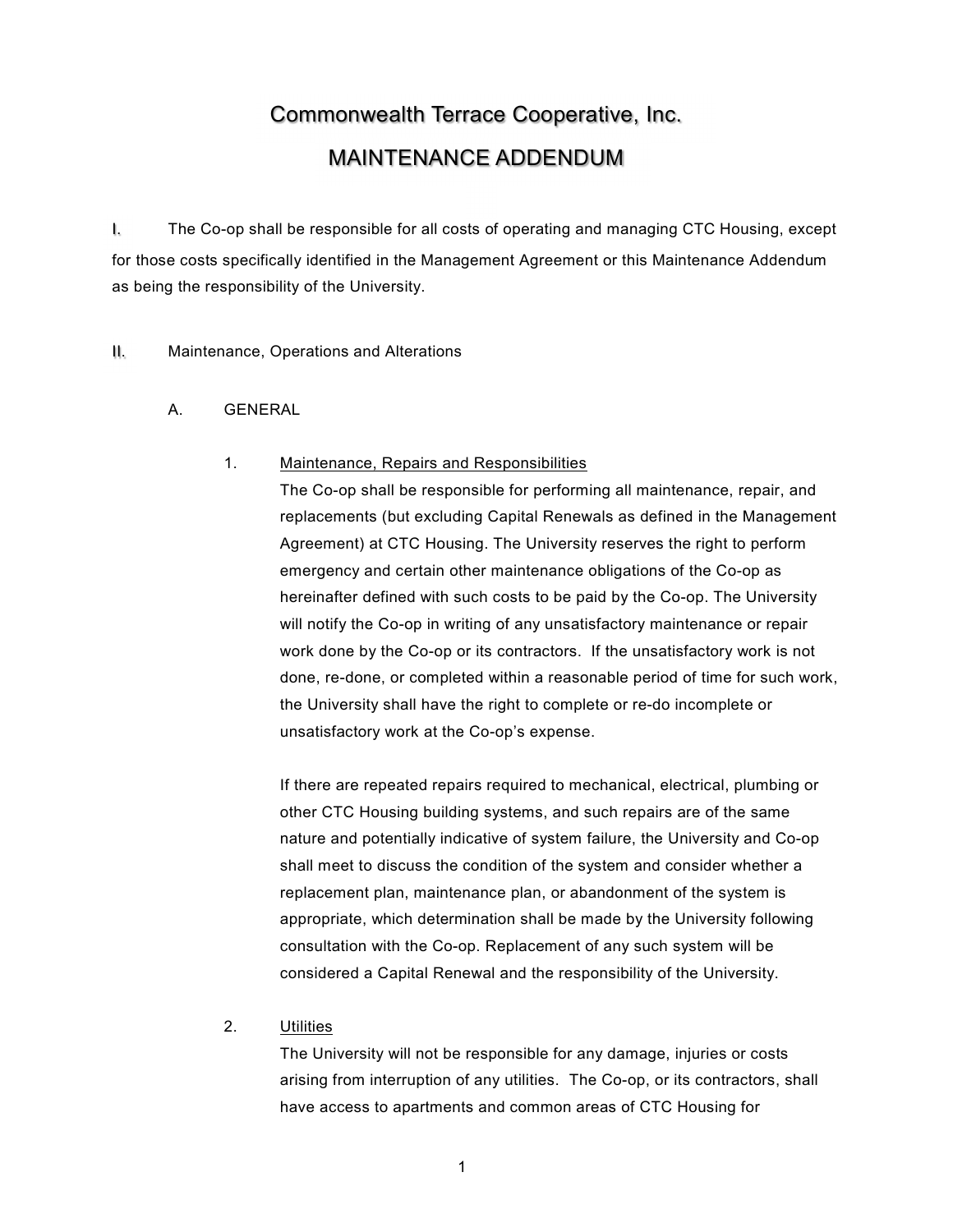maintenance, operation and construction of any utilities. Should any utility service interruption occur on the property, the Co-op has the responsibility to notify the University as soon as possible. If the University has knowledge of any work or service that will result in any utility interruption, it has the responsibility to notify the Co-op as soon as possible.

#### 3. Telecommunications and Coaxial Infrastructure

Hardwired telephone services to residential space will be subject to separate agreements between the Co-op, or individual residents, and telephone service providers. The cable or television service provider choice is at the discretion of the Co-op. Should the Co-op enter into a contract with a service provider, the contract is subject to review by the University to ensure compliance with University standards. The contract should specifically address installation and maintenance standards such as, but not limited to, burying cables below grade, running wires in conduit where visible, caulking exterior penetrations and running residentially inside interior walls when inside apartments.

#### 4. Electronics, Networking, and Surveillance Equipment

 The University may furnish electronic equipment on the property at its cost including but not limited to networking infrastructure, surveillance equipment, door access controls, or other electronic devices. The maintenance, service, and repair of these devices will need to be completed in accordance with University guidelines for such equipment, the cost of which will be covered by the Co-op.

# 5. Capital Renewals

The Co-op shall conduct and complete, or engage a contractor to conduct and complete, the Capital Renewals outlined in the multi-year Capital Expenditures Plan to the extent provided in the Management Agreement and requested by the University. The Co-op and all contractors shall perform such work in accordance with University policies and standards. The Co-op will obtain the prior written approval of University before commencing any work on the multi-year Capital Renewals. The Co-op will provide the University evidence of contractor bond as required in the Management Agreement and will enter into contracts with only licensed contractors approved by University. Rent loss resulting from the temporary closure of

2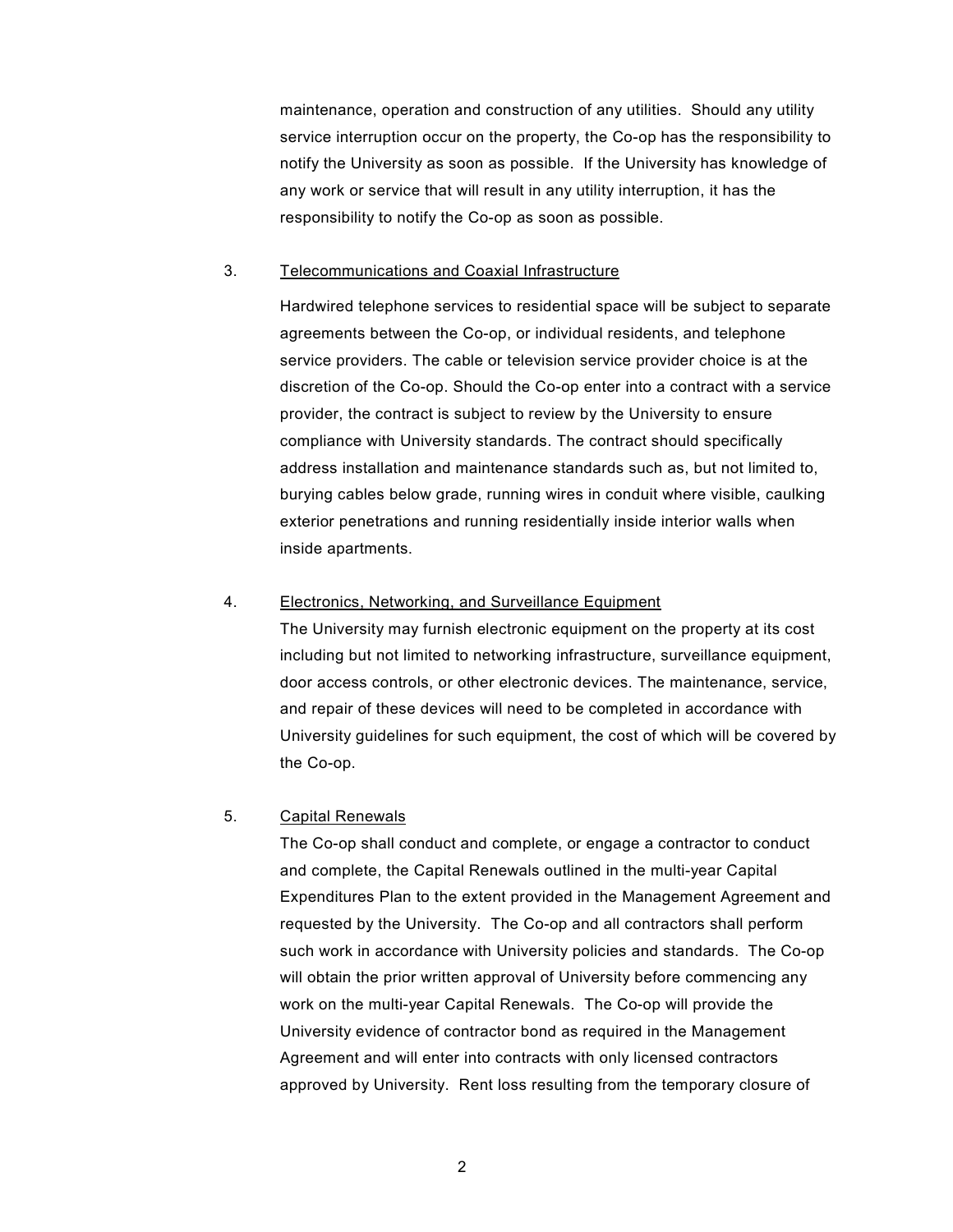certain units or buildings for work outlined in the multi-year Capital Expenditures Plan will be the responsibility of the University.

 In the event the Co-op requests a capital improvement to CTC Housing that is not included in the allocation for capital improvements in University's annual operating budget, such capital improvement, if approved by University, will be funded and may be amortized (with interest) by the University over the estimated remaining life of the capital improvement and the yearly amortized amount will be added to the University's annual operating budget during the amortized life of the capital improvement.

#### 6. University Inspection

The University and the Co-op will together conduct periodic inspections of the condition of CTC Housing, and the workmanship and quality of materials used by the Co-op in the maintenance and repair of CTC Housing, or whenever suspected or reported deficiencies or major maintenance projects warrant inspection. The inspection personnel may consist of University representatives from Housing & Residential Life, Environmental Health and Safety, and Facilities Management, and a representative of the Co-op. The Parties will mutually determine the nature of any deficiencies, corrective action to be taken, and date by which such action must be completed. A written report will be provided to the Co-op. A report as to the steps the Coop is taking to correct all deficiencies identified in the report will be provided to the University every thirty (30) days, or until such deficiencies have been resolved to the reasonable satisfaction of the University.

#### 7. Capital Expenditure Plan

 The Co-op and the University will annually review the University's multi-year Capital Expenditures Plan for CTC Housing on or before November 1. This Plan will contain detailed projections of the maintenance requirements of CTC Housing for the then-current multi-year Plan. The Plan will include identification of deferred maintenance items (i.e., major replacement projects: roofs, windows, cabinets, boilers, etc.), Capital Renewals (particularly code enforcement items: upgrading fire alarm systems, upgrading emergency lighting, etc.), and major on-going maintenance items.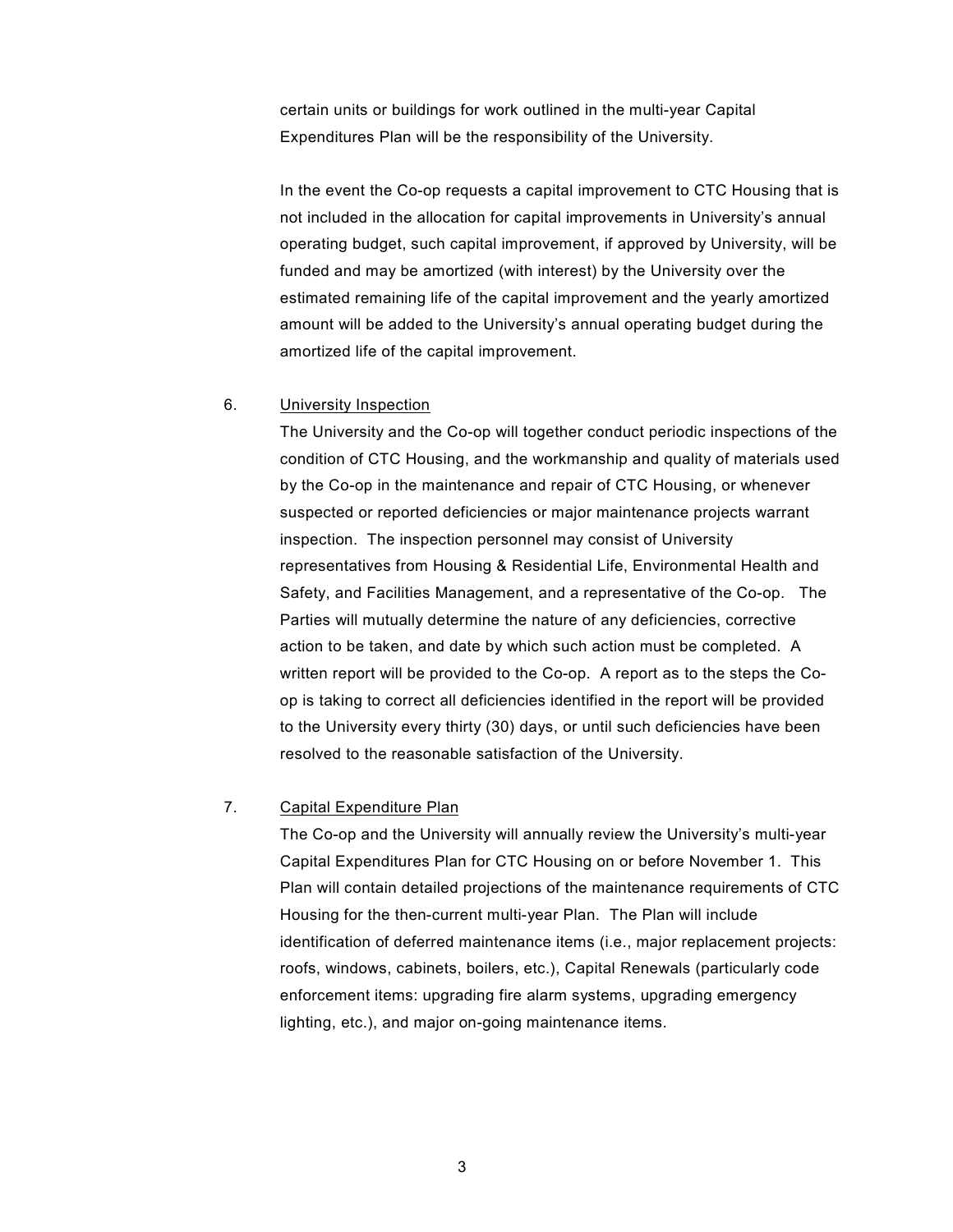#### B. ELECTRICAL

The Co-op shall be responsible for repair and maintenance of above and underground electrical systems beyond the transformer including systems located in units and buildings of CTC Housing and all secondary wiring. The Co-op shall repair and maintain service outlets and fixtures, including such items as faulty and/or damaged light switches, wall outlets, etc., located in CTC Housing.

#### C. MECHANICAL

The Co-op shall be responsible for maintenance of all mechanical equipment and systems serving CTC Housing, including services up to and including service outlets (water and gas) in each building, and sewer services beyond building clean-out. The Co-op will repair and maintain any and all exposed motors, pumps, valves, plumbing fixtures (including hot water heaters), and water and gas lines, and will also be responsible for the cleaning and routine maintenance of sewer and waste lines.

#### D. PAINTING

The Co-op will perform all interior and exterior painting. Work standards and quality of materials are subject to approval by the University. Storage areas, handrails, halls and all painted surfaces of the buildings are to be included in the painting program.

#### 1. Interior Painting

Apartments will be painted in neutral tones. The Co-op may allow CTC Residents to paint accent tones as desired, but apartments must be repainted in neutral tones upon termination or expiration of the Management Agreement, or the Co-op will be responsible for the cost incurred by the University to perform this work. Painting of stained surfaces (woodwork) is prohibited. Painting of metal surfaces or frames will be preceded by washing down, and application of rust inhibitor.

### 2. Exterior Painting

Exterior colors may not be changed unless approved by the University. Either exterior oil base or exterior latex paint shall be applied over a primer coat on outside surfaces. All metal, wood, and masonry window frames and door surfaces must be properly prepared before paint (as specified in Section 1 above) is applied.

4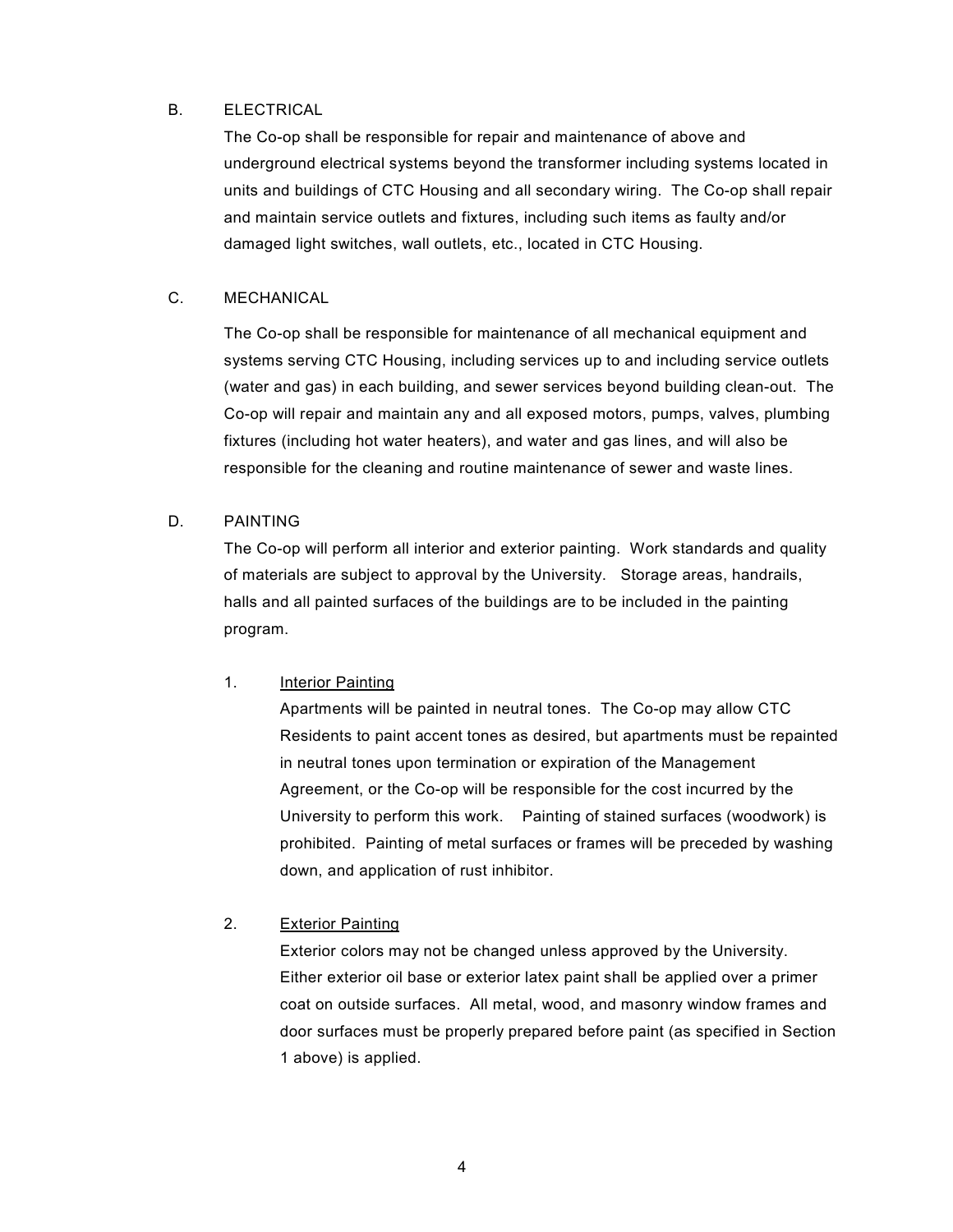Exterior painting shall be completed when, in the Co-op's or the University's judgment, it becomes necessary.

#### E. HEALTH AND SAFETY

 The Co-op shall consult with University's Department of Environmental Health & Safety and Housing & Residential Life before initiating any modification, replacement or improvement intended to address a health or safety issue.

#### F. ROUTINE CUSTODIAL PROCEDURES, MAINTENANCE AND REPAIRS

The Co-op shall perform daily maintenance and custodial practices to ensure the safety and welfare of CTC Residents. The cleanliness and appearance of CTC Housing must meet University approval.

The following maintenance standards are provided as guidelines only, and repairs and maintenance sufficient to meet the standards set out in this Addendum must be performed as frequently as necessary to meet these standards either by the Co-op's maintenance personnel or by CTC Residents as part of their cooperative duties.

#### 1. Daily

□ Sweep entrances and walks to entrances.

- □ Check laundry rooms for trash and leaks.
- □ Check hall and entry lights.
- Check community center for litter and spot clean as required.
- □ Check and clean up garbage area as required.
- □ Remove snow and treat ice as necessary

# 2. Weekly

- □ Check fire/smoke alarms.
- □ Clean and scrub laundry rooms.
- Vacuum carpeted halls and stairs.
- □ Clean Community Center.
- Check laundry lint filters and exhaust louvers and clean.
- Check equipment rooms.
- □ Pick up outside litter.
- □ Water lawns in season.
- D Mow lawns in season.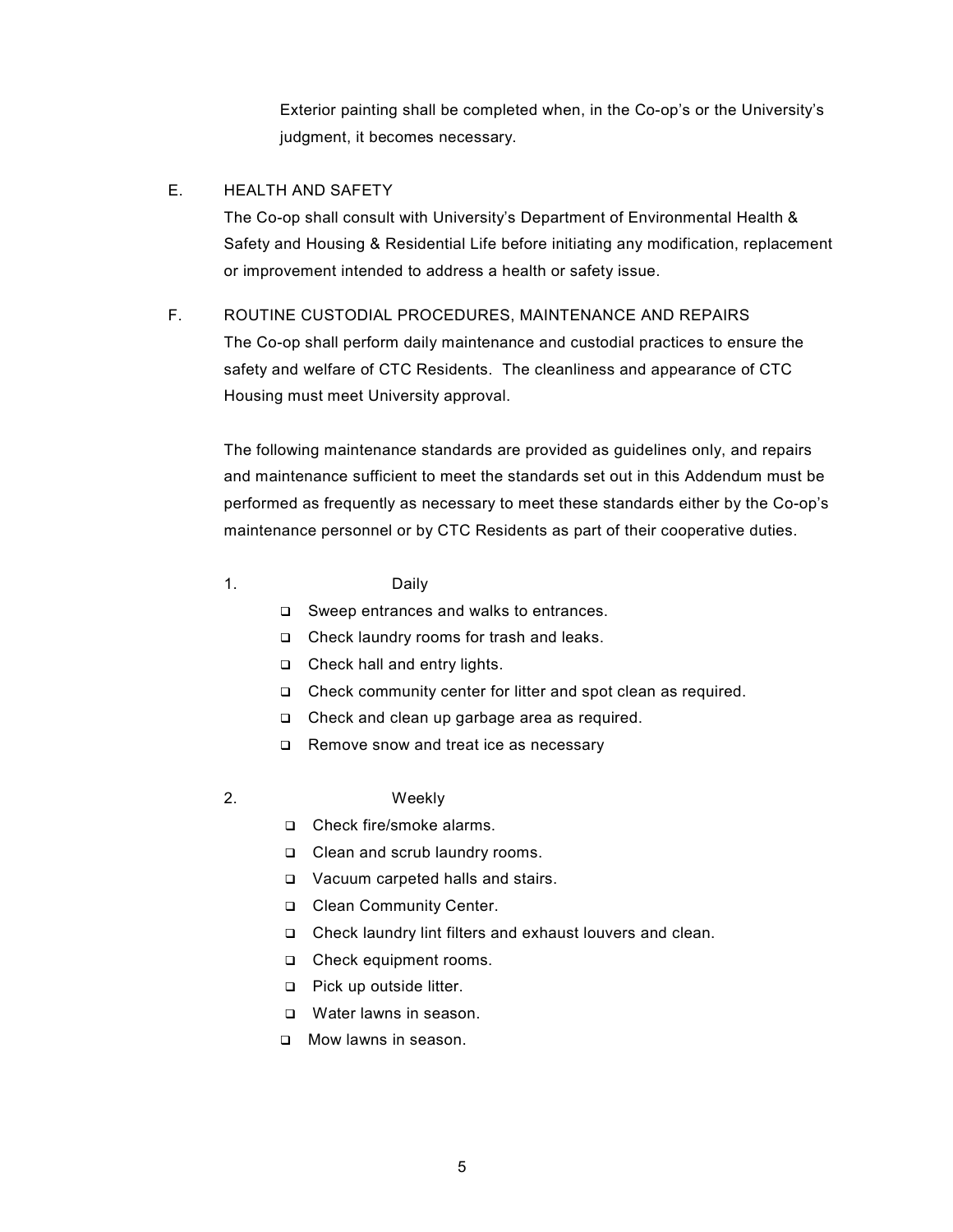- 3. Monthly
	- Clean walls and woodwork (hallways, stairs and laundry).
	- □ Hose down garbage area and clean up as necessary.
- 4. Quarterly
	- □ Check roofs for general condition.

#### 5. Semi-Annual

- Clean light fixtures and public area windows.
- Repair or replace doors, windows and screens as needed.
- □ Spray lawns for weeds in Spring and Fall.

#### 6. Annual

- Inspect and have all fire extinguishers recharged.
- Repair sod as needed.
- **Prune trees and shrubs.**
- □ Fertilize lawns.
- □ Edge lawns along sidewalks and curbs.
- Repair and replace damaged concrete.
- □ Patch and level asphalt areas.
- □ Repair playground area and equipment.
- 7. A Preventive Maintenance Program shall be established for all mechanical equipment used for heating, cooling, or ventilating all buildings, laundry exhaust systems, and Community Building kitchen equipment. The program shall enumerate all functions to be performed, frequency, etc. This program would also dictate that a "good" supply of any and all replacement parts shall be kept on hand. (This becomes more critical as time goes on and parts are not obtainable because of obsolescence, etc.).

#### G. CHANGE OF TENANT PROCEDURES:

Clean and repair throughout in accordance with the following suggested guidelines.

- 1. Paint as needed.
- 2, All walls must be clean and free of streaks or marks.
- 3. All floors must be clean and waxed; replace cracked, chipped or badly marred tile and floor covering. All carpets shall be vacuumed and extracted, with professional equipment. Damaged areas shall be repaired or replaced.